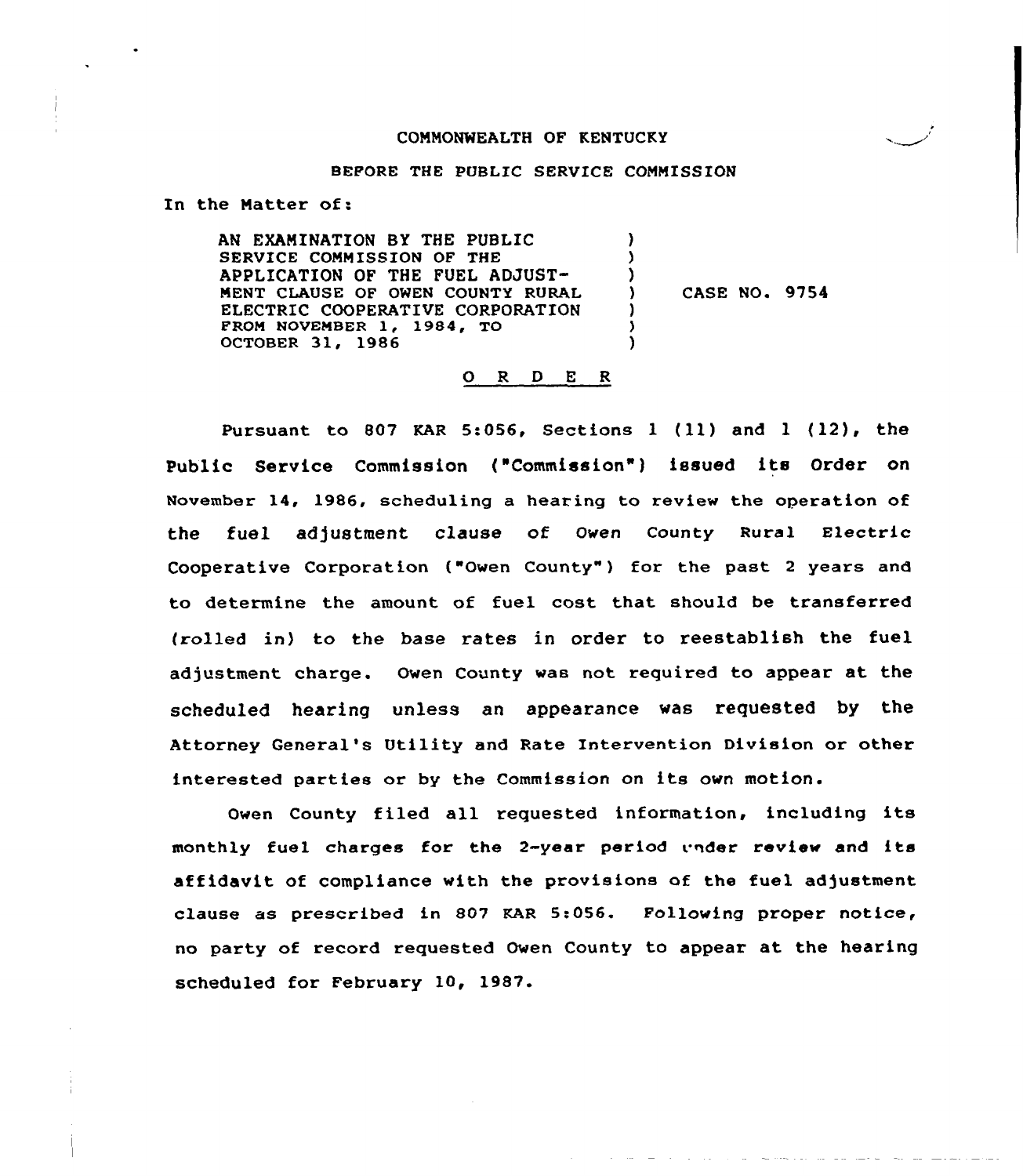The Commission approved a transfer (roll-in) of (1.46) mills per KWH to the base rates of Owen County's wholesale supplier, East Kentucky Power Cooperative, Inc., ("East Kentucky") in Case No. 9731. Approval of East Kentucky's proposal requires that Owen County also be authorized to roll-in those same fuel costs to its base rates.

The Commission, having considered the evidence of record and being advised, finds that:

l. Owen County has complied in all material respects with the provisions of 807 KAR 5:056.

2. Owen County's wholesale supplier has been authorized to transfer (roll-in) to its base rates fuel costs of (1.46) mills transfer (roll-in) to it.<br>p<mark>er KW</mark>H <mark>in Case No. 9731.</mark>

3. Oven County should be authorized to decrease the rates charged its customers by 1.56 mills per KWH in order to transfer fuel costs rolled-in by East Kentucky from the fuel adjustment clause to the base rates pursuant to the Commission's Order in Case Ho. 9731 and applicable line loss, and this can best be accoaplished by <sup>a</sup> uniform reduction in all energy rates.

4. The revised rates and charges in Appendix <sup>A</sup> are designed to reflect the transfer of fuel costs from the fuel adjustment clause rate to the base rates.

IT IS THEREPORE ORDERED that:

(1) The charges and credits applied by Oven County through the fuel adjustment clause for the period November 1, 1984, through October 31, 1986, be and they hereby are approved'

 $-2-$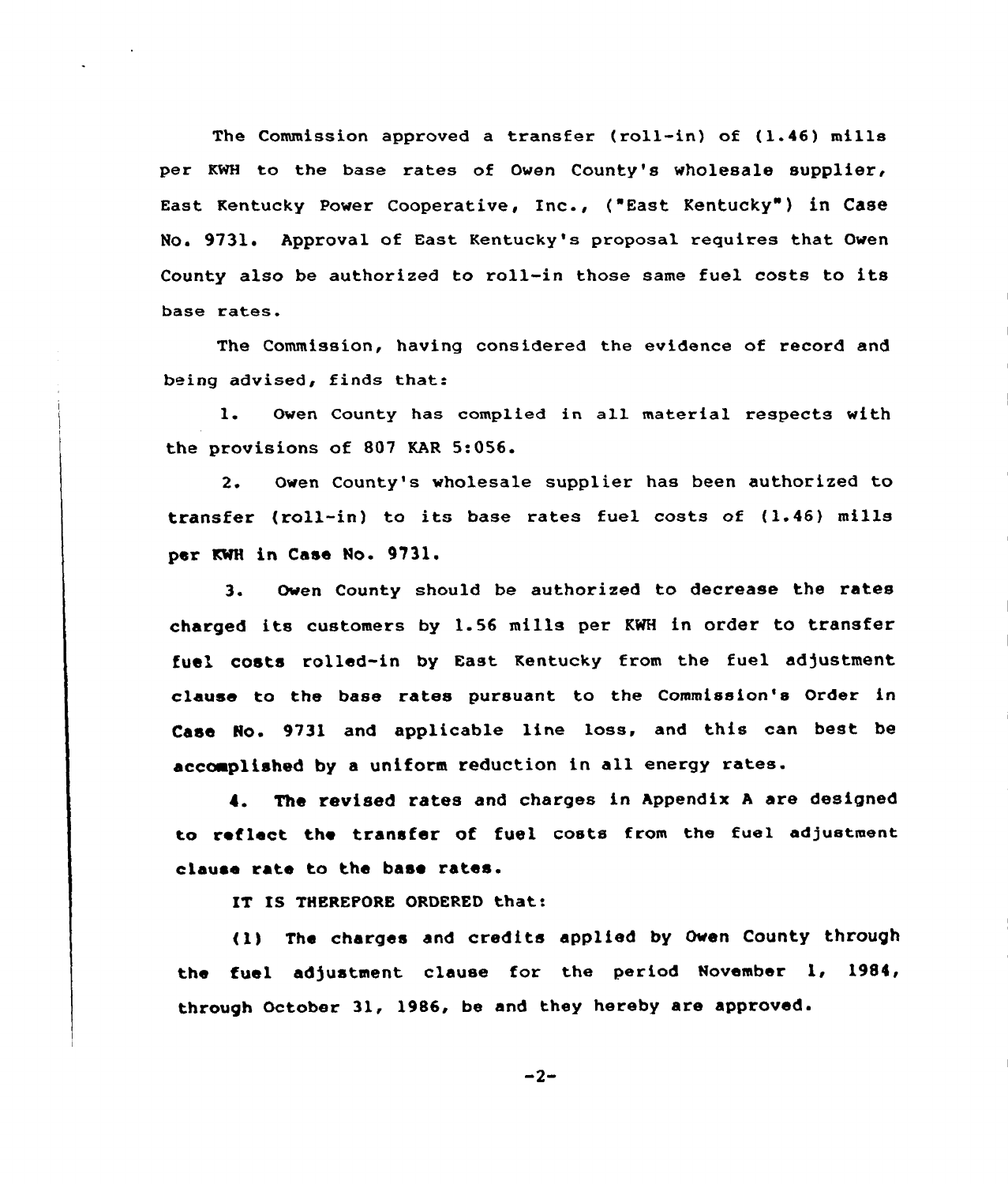(2) Owen County be and it hereby is authorized to transfer to its base rates fuel costs transferred (rolled-in) by its wholesale supplier pursuant to Case No. 9731.

(3) The rates in Appendix <sup>A</sup> be and they hereby are approved for service rendered by Owen County on and after Nay 1, 1987, which is also the effective date for East Kentucky's rates.

(4) Within 30 days from the date of this Order Oven County shall file with the Commission its revised tariff sheets setting out the rates approved herein.

Done at Frankfort, Kentucky, this 28th day of April. 1987.

PUBLIC SERVICE COMMISSION

 $8.1$ tema I ce Chairman

Well

ATTEST:

Executive Director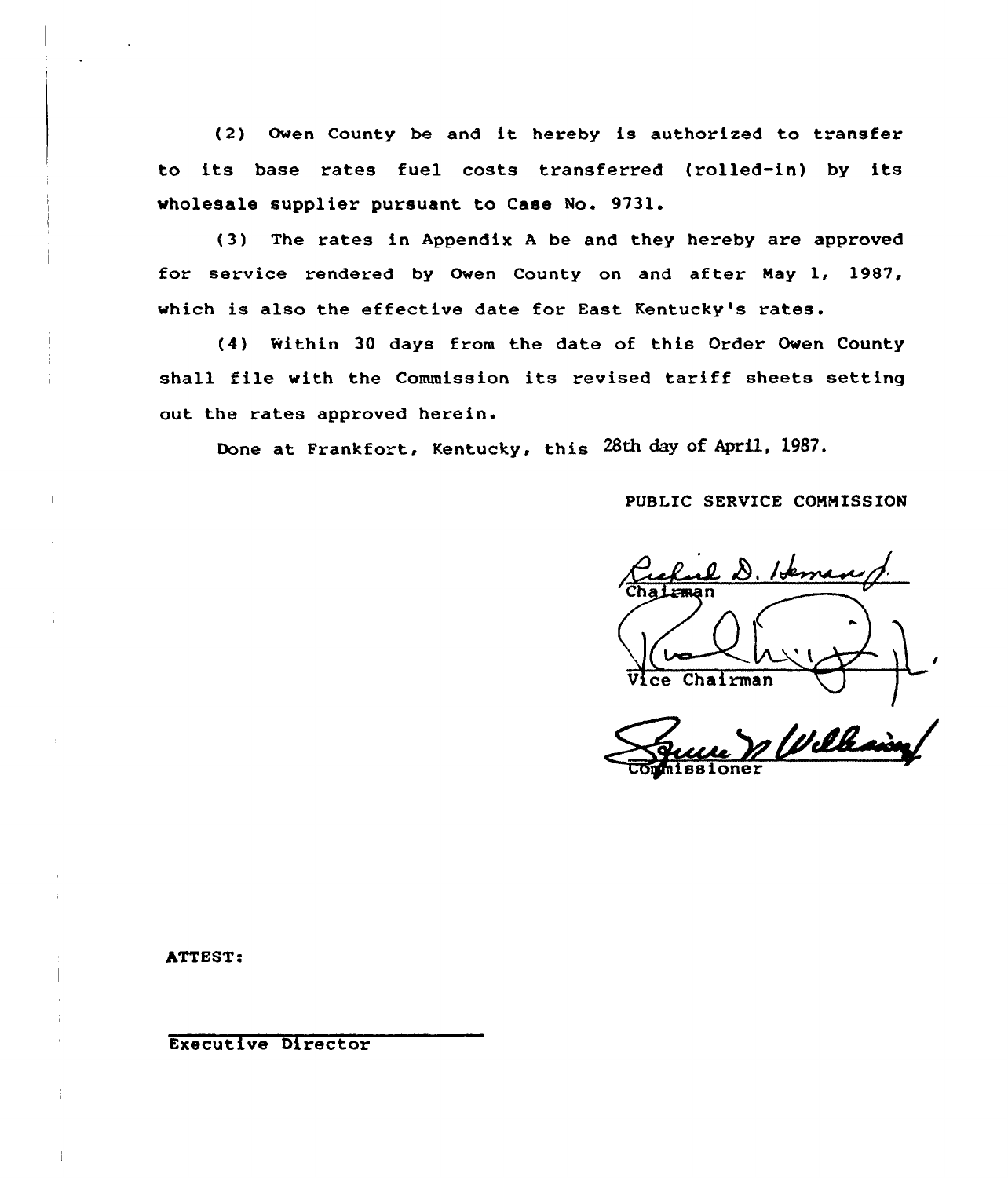## APPENDIX A

# APPENDIX TO AN ORDER OF THE KENTUCKY PUBLIC SERVICE COMMISSION IN CASE NO. 9754 DATED 4/28/87

The following rates and charges are prescribed for the customers in the area served by Owen County Rural Electric Cooperative Corporation. All other rates and charges not specifically mentioned herein shall remain the same as those in effect under authority of this Commission prior to the date of this Order.

## SCHEDULE I FARM AND HOME\*

Rates:

Customer Charge All KWH

\$ 5.50 Per Month .06692 Per KWH

SCHEDULE l FARM AND HONE T-O-D

## Rates:

| All Consumers | Customer Charge | S5.50            | Per Month |
|---------------|-----------------|------------------|-----------|
| On-Peak Rate  | All KWH/Month   | $.06692$ Per KWH |           |
| Off-Peak Rate | All KWH/Month   | .03846 Per KWH   |           |

#### SCHEDULE I SMALL COMMERCIAL\*

#### Rates:

| Customer Charge<br>All KWH | S5.50<br>$.06692$ Per KWH | Per Month |
|----------------------------|---------------------------|-----------|
|                            |                           |           |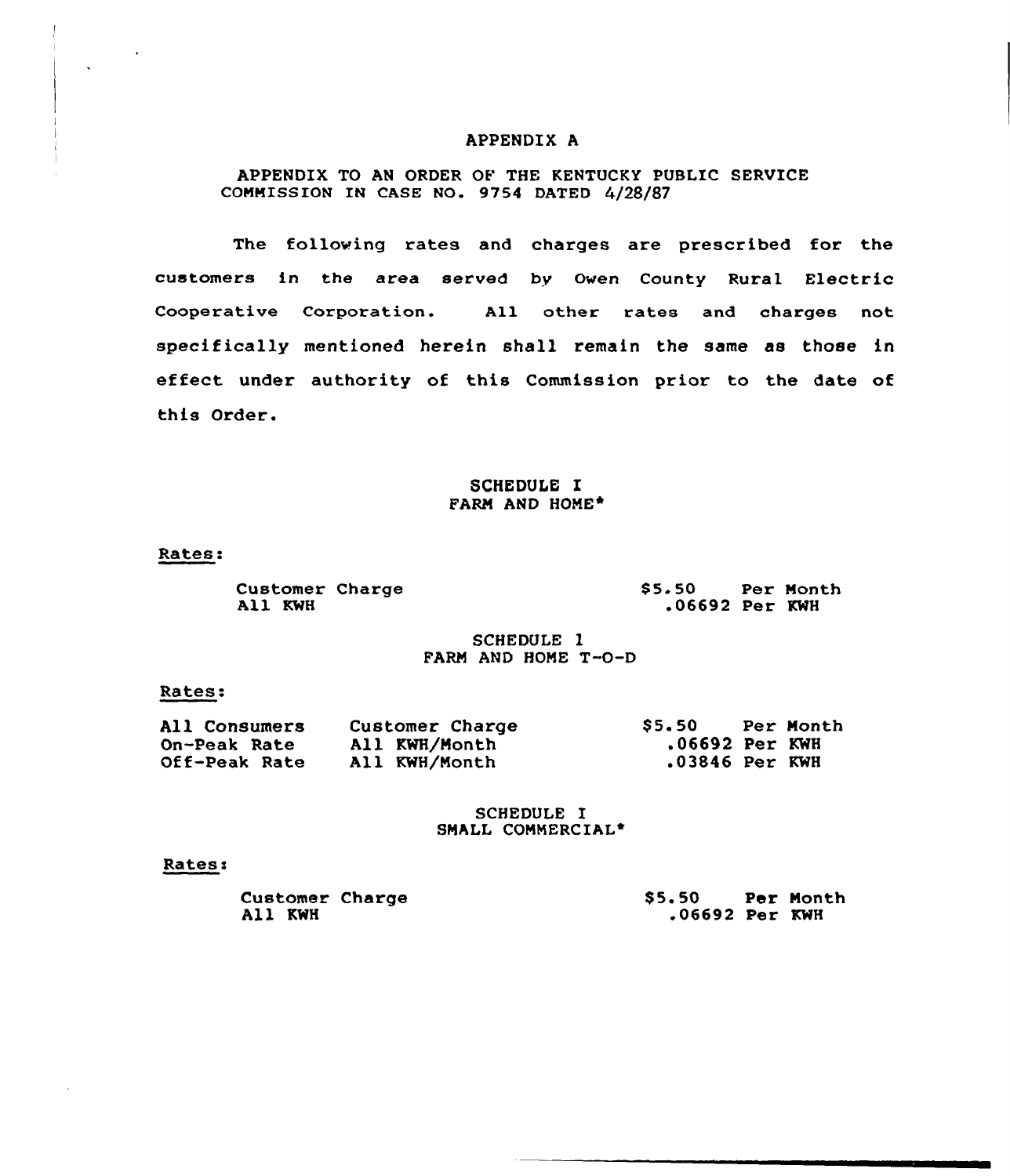## SCHEDULE II LARGE POWER\*

## **Rates:**

 $\frac{1}{\sqrt{2}}\left(\frac{1}{\sqrt{2}}\right)^{2}$ 

÷

| All KW Demand              | S5.12<br>Per KW of<br>Billing Demand     |
|----------------------------|------------------------------------------|
| Customer Charge<br>All KWH | \$20.00<br>Per Month<br>$.04736$ Per KWH |
|                            |                                          |

## SCHEDULE III SECURITY LIGHTS\*

## Rates.

| Installed on existing pole<br>where 120 volts are available | \$5.17 |
|-------------------------------------------------------------|--------|
| One Pole Added                                              | 6.81   |
| Two Poles Added                                             | 8.45   |
| Three Poles Added                                           | 10.09  |
| Four Poles Added                                            | 11.73  |

Where a transformer is required charge of \$0.50 per month. there is an additiona

## SCHEDULE VIII LARGE INDUSTRIAL RATE LPC 1

### RATES:

| Customer Charge | \$535.00 | Per Month                   |
|-----------------|----------|-----------------------------|
| Demand Charge   | 5.39     | Per KW of<br>Billing Demand |
| Energy Charge   |          | $.03212$ Per KWH            |

## SCHEDULE IX LARGE INDUSTRIAL RATE LPC 2

| Customer Charge | \$1,069.00 | Per Month      |                       |
|-----------------|------------|----------------|-----------------------|
| Demand Charge   | 5.39       | Per KW of      | <b>Billing Demand</b> |
| Energy Charge   | $-2-$      | .02712 Per KWH |                       |